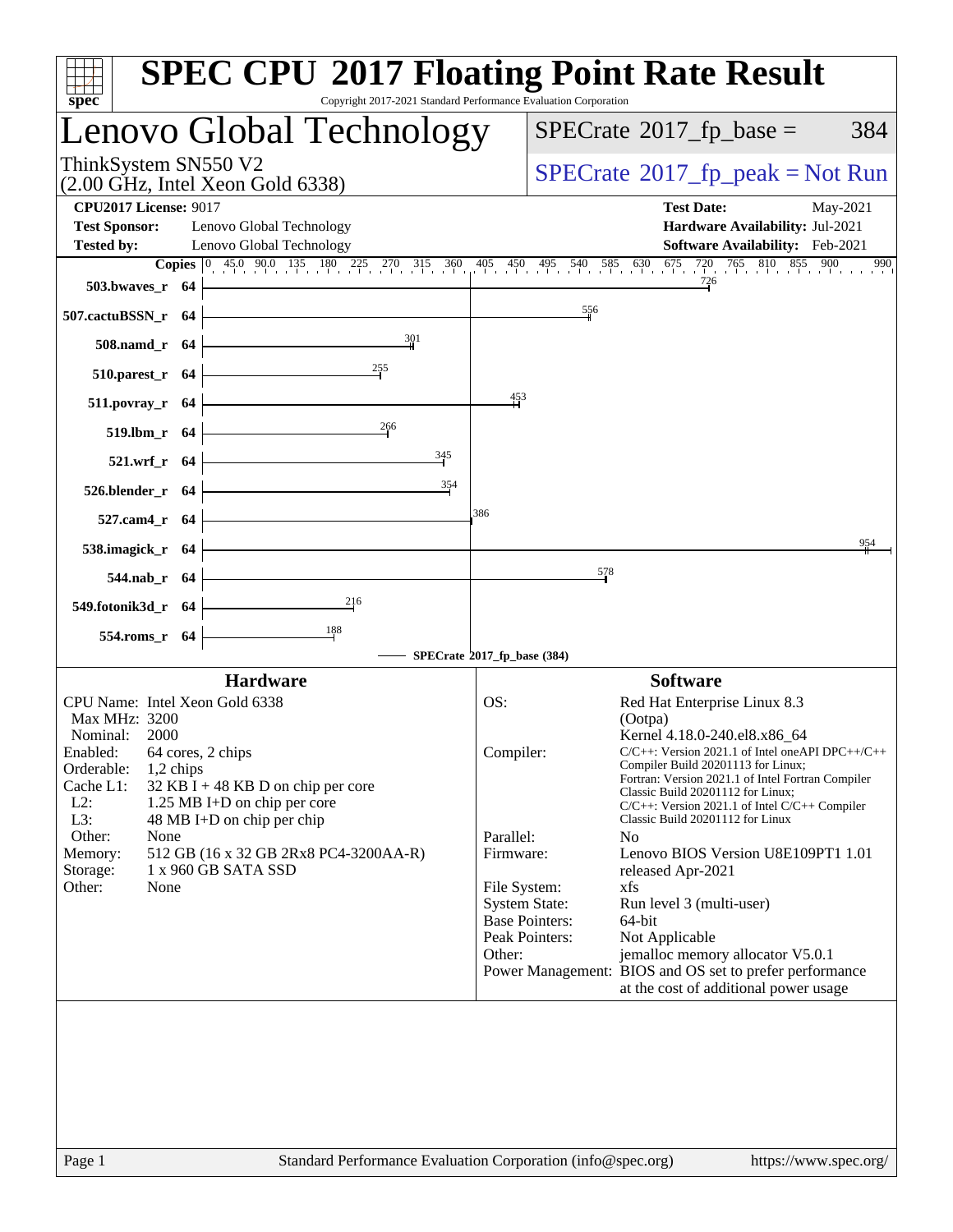

# Lenovo Global Technology

 $SPECTate@2017<sub>fr</sub> base = 384$ 

(2.00 GHz, Intel Xeon Gold 6338)

ThinkSystem SN550 V2<br>  $\begin{array}{c}\n\text{SPECrate} \textcircled{2017\_fp\_peak} = \text{Not Run} \\
\text{SPECrate} \textcircled{2017\_fp\_peak} = \text{Not Run} \\
\end{array}$  $\begin{array}{c}\n\text{SPECrate} \textcircled{2017\_fp\_peak} = \text{Not Run} \\
\text{SPECrate} \textcircled{2017\_fp\_peak} = \text{Not Run} \\
\end{array}$  $\begin{array}{c}\n\text{SPECrate} \textcircled{2017\_fp\_peak} = \text{Not Run} \\
\text{SPECrate} \textcircled{2017\_fp\_peak} = \text{Not Run} \\
\end{array}$ 

**[Test Sponsor:](http://www.spec.org/auto/cpu2017/Docs/result-fields.html#TestSponsor)** Lenovo Global Technology **[Hardware Availability:](http://www.spec.org/auto/cpu2017/Docs/result-fields.html#HardwareAvailability)** Jul-2021 **[Tested by:](http://www.spec.org/auto/cpu2017/Docs/result-fields.html#Testedby)** Lenovo Global Technology **[Software Availability:](http://www.spec.org/auto/cpu2017/Docs/result-fields.html#SoftwareAvailability)** Feb-2021

**[CPU2017 License:](http://www.spec.org/auto/cpu2017/Docs/result-fields.html#CPU2017License)** 9017 **[Test Date:](http://www.spec.org/auto/cpu2017/Docs/result-fields.html#TestDate)** May-2021

### **[Results Table](http://www.spec.org/auto/cpu2017/Docs/result-fields.html#ResultsTable)**

|                                           | <b>Base</b>   |                |                |                |       | <b>Peak</b>    |       |               |                |              |                |              |                |              |
|-------------------------------------------|---------------|----------------|----------------|----------------|-------|----------------|-------|---------------|----------------|--------------|----------------|--------------|----------------|--------------|
| <b>Benchmark</b>                          | <b>Copies</b> | <b>Seconds</b> | Ratio          | <b>Seconds</b> | Ratio | <b>Seconds</b> | Ratio | <b>Copies</b> | <b>Seconds</b> | <b>Ratio</b> | <b>Seconds</b> | <b>Ratio</b> | <b>Seconds</b> | <b>Ratio</b> |
| 503.bwaves_r                              | 64            | 885            | 725            | 884            | 726   | 884            | 726   |               |                |              |                |              |                |              |
| 507.cactuBSSN r                           | 64            | 146            | 556            | 146            | 556   | 146            | 554   |               |                |              |                |              |                |              |
| $508$ .namd $r$                           | 64            | 204            | 297            | 202            | 301   | 201            | 303   |               |                |              |                |              |                |              |
| 510.parest_r                              | 64            | 657            | 255            | 658            | 254   | 657            | 255   |               |                |              |                |              |                |              |
| 511.povray_r                              | 64            | 330            | 453            | 329            | 454   | 335            | 447   |               |                |              |                |              |                |              |
| 519.lbm r                                 | 64            | 254            | 265            | 253            | 266   | 253            | 266   |               |                |              |                |              |                |              |
| $521$ .wrf r                              | 64            | 416            | 345            | 415            | 346   | 415            | 345   |               |                |              |                |              |                |              |
| 526.blender r                             | 64            | 276            | 354            | 276            | 354   | 275            | 354   |               |                |              |                |              |                |              |
| $527.cam4_r$                              | 64            | 291            | 385            | 290            | 386   | 290            | 386   |               |                |              |                |              |                |              |
| 538.imagick_r                             | 64            | 161            | 987            | 167            | 951   | 167            | 954   |               |                |              |                |              |                |              |
| $544$ .nab r                              | 64            | <u>186</u>     | 578            | 186            | 579   | 187            | 577   |               |                |              |                |              |                |              |
| 549.fotonik3d r                           | 64            | 1153           | 216            | 1152           | 216   | 1152           | 216   |               |                |              |                |              |                |              |
| $554$ .roms_r                             | 64            | 540            | 188            | 540            | 188   | 541            | 188   |               |                |              |                |              |                |              |
| $SPECrate^{\otimes}2017$ fp base =<br>384 |               |                |                |                |       |                |       |               |                |              |                |              |                |              |
| $SPECrate^*2017_fp\_peak =$               |               |                | <b>Not Run</b> |                |       |                |       |               |                |              |                |              |                |              |

Results appear in the [order in which they were run](http://www.spec.org/auto/cpu2017/Docs/result-fields.html#RunOrder). Bold underlined text [indicates a median measurement](http://www.spec.org/auto/cpu2017/Docs/result-fields.html#Median).

### **[Submit Notes](http://www.spec.org/auto/cpu2017/Docs/result-fields.html#SubmitNotes)**

 The numactl mechanism was used to bind copies to processors. The config file option 'submit' was used to generate numactl commands to bind each copy to a specific processor. For details, please see the config file.

### **[Operating System Notes](http://www.spec.org/auto/cpu2017/Docs/result-fields.html#OperatingSystemNotes)**

Stack size set to unlimited using "ulimit -s unlimited"

### **[Environment Variables Notes](http://www.spec.org/auto/cpu2017/Docs/result-fields.html#EnvironmentVariablesNotes)**

```
Environment variables set by runcpu before the start of the run:
LD_LIBRARY_PATH =
      "/home/cpu2017-1.1.5-ic2021.1-revB/lib/intel64:/home/cpu2017-1.1.5-ic202
      1.1-revB/je5.0.1-64"
MALLOC_CONF = "retain:true"
```
### **[General Notes](http://www.spec.org/auto/cpu2017/Docs/result-fields.html#GeneralNotes)**

 Binaries compiled on a system with 1x Intel Core i9-7980XE CPU + 64GB RAM memory using Red Hat Enterprise Linux 8.1 Transparent Huge Pages enabled by default

#### **(Continued on next page)**

Page 2 Standard Performance Evaluation Corporation [\(info@spec.org\)](mailto:info@spec.org) <https://www.spec.org/>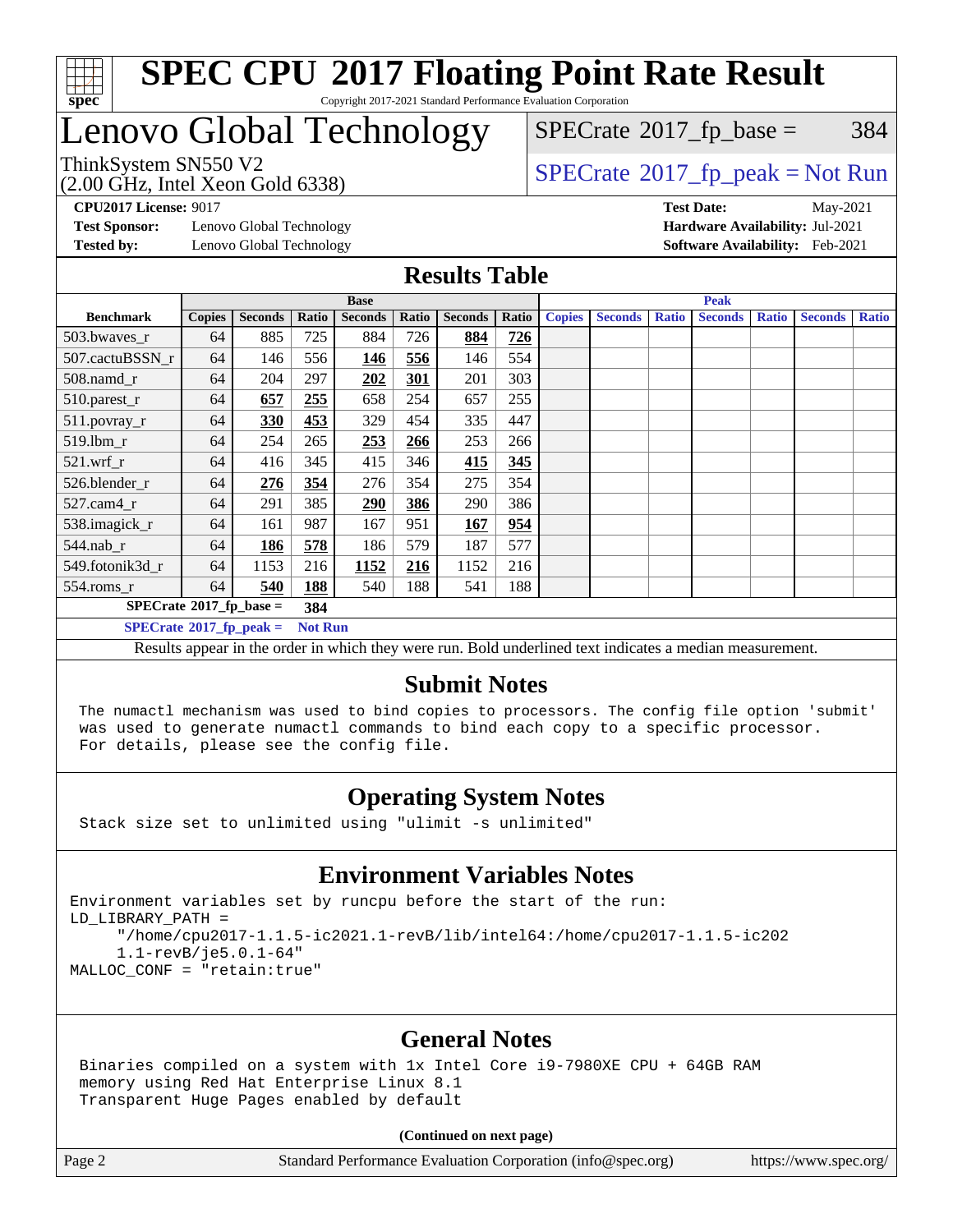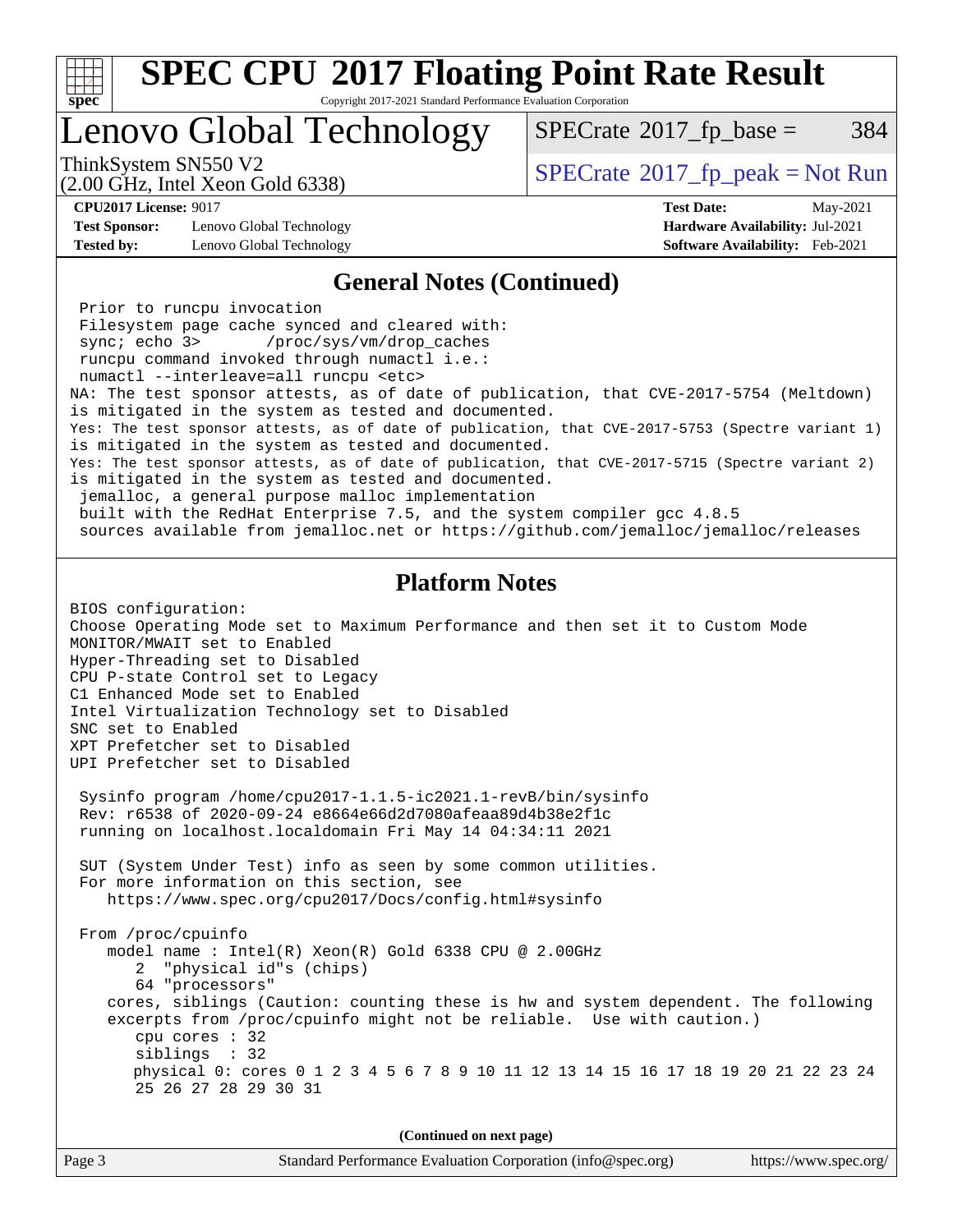

# **[SPEC CPU](http://www.spec.org/auto/cpu2017/Docs/result-fields.html#SPECCPU2017FloatingPointRateResult)[2017 Floating Point Rate Result](http://www.spec.org/auto/cpu2017/Docs/result-fields.html#SPECCPU2017FloatingPointRateResult)**

Copyright 2017-2021 Standard Performance Evaluation Corporation

Lenovo Global Technology

 $SPECTate@2017<sub>fr</sub> base = 384$ 

(2.00 GHz, Intel Xeon Gold 6338)

ThinkSystem SN550 V2<br>  $\begin{array}{c}\n\text{SPECrate} \textcirc 2017\_fp\_peak = Not Run \\
\text{SPECrate} \textcirc 2017\_fp\_peak = Not Run\n\end{array}$  $\begin{array}{c}\n\text{SPECrate} \textcirc 2017\_fp\_peak = Not Run \\
\text{SPECrate} \textcirc 2017\_fp\_peak = Not Run\n\end{array}$  $\begin{array}{c}\n\text{SPECrate} \textcirc 2017\_fp\_peak = Not Run \\
\text{SPECrate} \textcirc 2017\_fp\_peak = Not Run\n\end{array}$ 

**[CPU2017 License:](http://www.spec.org/auto/cpu2017/Docs/result-fields.html#CPU2017License)** 9017 **[Test Date:](http://www.spec.org/auto/cpu2017/Docs/result-fields.html#TestDate)** May-2021

**[Test Sponsor:](http://www.spec.org/auto/cpu2017/Docs/result-fields.html#TestSponsor)** Lenovo Global Technology **[Hardware Availability:](http://www.spec.org/auto/cpu2017/Docs/result-fields.html#HardwareAvailability)** Jul-2021 **[Tested by:](http://www.spec.org/auto/cpu2017/Docs/result-fields.html#Testedby)** Lenovo Global Technology **[Software Availability:](http://www.spec.org/auto/cpu2017/Docs/result-fields.html#SoftwareAvailability)** Feb-2021

#### **[Platform Notes \(Continued\)](http://www.spec.org/auto/cpu2017/Docs/result-fields.html#PlatformNotes)**

 physical 1: cores 0 1 2 3 4 5 6 7 8 9 10 11 12 13 14 15 16 17 18 19 20 21 22 23 24 25 26 27 28 29 30 31

From lscpu:

|  | riom techa.                 |                                               |
|--|-----------------------------|-----------------------------------------------|
|  | Architecture:               | x86 64                                        |
|  | $CPU$ op-mode( $s$ ):       | 32-bit, 64-bit                                |
|  | Byte Order:                 | Little Endian                                 |
|  | CPU(s):                     | 64                                            |
|  | On-line CPU(s) list: $0-63$ |                                               |
|  | Thread(s) per core: $1$     |                                               |
|  | $Core(s)$ per socket: 32    |                                               |
|  | Socket(s):                  | 2                                             |
|  | NUMA node(s):               | $\overline{4}$                                |
|  | Vendor ID:                  | GenuineIntel                                  |
|  | CPU family:                 | 6                                             |
|  | Model:                      | 106                                           |
|  | Model name:                 | $Intel(R)$ Xeon $(R)$ Gold 6338 CPU @ 2.00GHz |
|  | Stepping:                   | 6                                             |
|  | $CPU$ $MHz:$                | 3050.460                                      |
|  | $CPU$ $max$ $MHz$ :         | 2001.0000                                     |
|  | CPU min MHz:                | 800.0000                                      |
|  | BogoMIPS:                   | 4000.00                                       |
|  | Virtualization:             | $VT - x$                                      |
|  | $L1d$ cache:                | 48K                                           |
|  | Lli cache:                  | 32K                                           |
|  | $L2$ cache:                 | 1280K                                         |
|  | $L3$ cache:                 | 49152K                                        |
|  | NUMA node0 $CPU(s): 0-15$   |                                               |
|  | NUMA nodel $CPU(s): 16-31$  |                                               |
|  | NUMA node2 $CPU(s):$ 32-47  |                                               |
|  | NUMA node3 $CPU(s):$ 48-63  |                                               |
|  | Flacs:                      | fou yme de pse tsc msr pae mce cx8 apic sep m |

tsc msr pae mce cx8 apic sep mtrr pge mca cmov pat pse36 clflush dts acpi mmx fxsr sse sse2 ss ht tm pbe syscall nx pdpe1gb rdtscp lm constant\_tsc art arch\_perfmon pebs bts rep\_good nopl xtopology nonstop\_tsc cpuid aperfmperf pni pclmulqdq dtes64 monitor ds\_cpl vmx smx est tm2 ssse3 sdbg fma cx16 xtpr pdcm pcid dca sse4\_1 sse4\_2 x2apic movbe popcnt tsc\_deadline\_timer aes xsave avx f16c rdrand lahf\_lm abm 3dnowprefetch cpuid\_fault epb cat\_l3 invpcid\_single intel\_ppin ssbd mba ibrs ibpb stibp ibrs\_enhanced fsgsbase tsc\_adjust bmi1 hle avx2 smep bmi2 erms invpcid cqm rdt\_a avx512f avx512dq rdseed adx smap avx512ifma clflushopt clwb intel\_pt avx512cd sha\_ni avx512bw avx512vl xsaveopt xsavec xgetbv1 xsaves cqm\_llc cqm\_occup\_llc cqm\_mbm\_total cqm\_mbm\_local split\_lock\_detect wbnoinvd dtherm ida arat pln pts avx512vbmi umip pku ospke avx512\_vbmi2 gfni vaes vpclmulqdq avx512\_vnni avx512\_bitalg tme avx512\_vpopcntdq la57 rdpid md\_clear pconfig flush\_l1d arch\_capabilities

 /proc/cpuinfo cache data cache size : 49152 KB

**(Continued on next page)**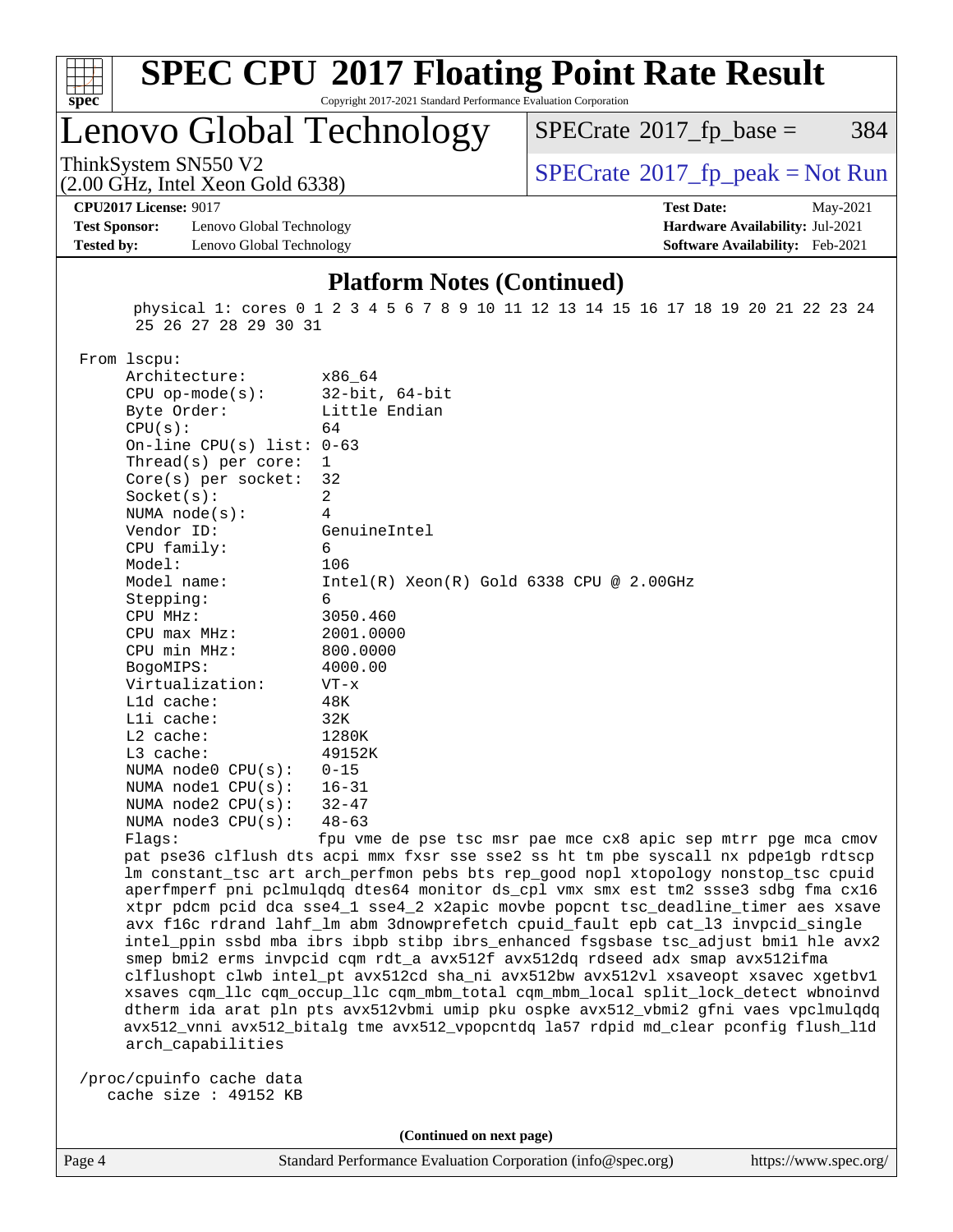

# **[SPEC CPU](http://www.spec.org/auto/cpu2017/Docs/result-fields.html#SPECCPU2017FloatingPointRateResult)[2017 Floating Point Rate Result](http://www.spec.org/auto/cpu2017/Docs/result-fields.html#SPECCPU2017FloatingPointRateResult)**

Copyright 2017-2021 Standard Performance Evaluation Corporation

Lenovo Global Technology

 $SPECTate$ <sup>®</sup>[2017\\_fp\\_base =](http://www.spec.org/auto/cpu2017/Docs/result-fields.html#SPECrate2017fpbase) 384

(2.00 GHz, Intel Xeon Gold 6338)

ThinkSystem SN550 V2<br>  $(2.00 \text{ GHz})$  Intel Xeon Gold 6338)

**[Test Sponsor:](http://www.spec.org/auto/cpu2017/Docs/result-fields.html#TestSponsor)** Lenovo Global Technology **[Hardware Availability:](http://www.spec.org/auto/cpu2017/Docs/result-fields.html#HardwareAvailability)** Jul-2021 **[Tested by:](http://www.spec.org/auto/cpu2017/Docs/result-fields.html#Testedby)** Lenovo Global Technology **[Software Availability:](http://www.spec.org/auto/cpu2017/Docs/result-fields.html#SoftwareAvailability)** Feb-2021

**[CPU2017 License:](http://www.spec.org/auto/cpu2017/Docs/result-fields.html#CPU2017License)** 9017 **[Test Date:](http://www.spec.org/auto/cpu2017/Docs/result-fields.html#TestDate)** May-2021

### **[Platform Notes \(Continued\)](http://www.spec.org/auto/cpu2017/Docs/result-fields.html#PlatformNotes)**

| From numactl --hardware WARNING: a numactl 'node' might or might not correspond to a                                      |  |  |  |  |  |  |
|---------------------------------------------------------------------------------------------------------------------------|--|--|--|--|--|--|
| physical chip.                                                                                                            |  |  |  |  |  |  |
| $available: 4 nodes (0-3)$                                                                                                |  |  |  |  |  |  |
| node 0 cpus: 0 1 2 3 4 5 6 7 8 9 10 11 12 13 14 15<br>node 0 size: 125956 MB                                              |  |  |  |  |  |  |
| node 0 free: 127967 MB                                                                                                    |  |  |  |  |  |  |
| node 1 cpus: 16 17 18 19 20 21 22 23 24 25 26 27 28 29 30 31                                                              |  |  |  |  |  |  |
| node 1 size: 126724 MB                                                                                                    |  |  |  |  |  |  |
| node 1 free: 128483 MB                                                                                                    |  |  |  |  |  |  |
| node 2 cpus: 32 33 34 35 36 37 38 39 40 41 42 43 44 45 46 47                                                              |  |  |  |  |  |  |
| node 2 size: 127240 MB                                                                                                    |  |  |  |  |  |  |
| node 2 free: 128476 MB                                                                                                    |  |  |  |  |  |  |
| node 3 cpus: 48 49 50 51 52 53 54 55 56 57 58 59 60 61 62 63                                                              |  |  |  |  |  |  |
| node 3 size: 126749 MB                                                                                                    |  |  |  |  |  |  |
| node 3 free: 128415 MB                                                                                                    |  |  |  |  |  |  |
| node distances:                                                                                                           |  |  |  |  |  |  |
| node 0 1 2 3                                                                                                              |  |  |  |  |  |  |
| 0: 10 11 20 20                                                                                                            |  |  |  |  |  |  |
| 1: 11 10 20 20                                                                                                            |  |  |  |  |  |  |
| 2: 20 20 10 11                                                                                                            |  |  |  |  |  |  |
| 3: 20 20 11 10                                                                                                            |  |  |  |  |  |  |
| From /proc/meminfo                                                                                                        |  |  |  |  |  |  |
| MemTotal:<br>527874884 kB                                                                                                 |  |  |  |  |  |  |
| HugePages_Total:<br>0                                                                                                     |  |  |  |  |  |  |
| Hugepagesize: 2048 kB                                                                                                     |  |  |  |  |  |  |
|                                                                                                                           |  |  |  |  |  |  |
| /sbin/tuned-adm active                                                                                                    |  |  |  |  |  |  |
| Current active profile: throughput-performance                                                                            |  |  |  |  |  |  |
|                                                                                                                           |  |  |  |  |  |  |
| /sys/devices/system/cpu/cpu*/cpufreq/scaling_governor has                                                                 |  |  |  |  |  |  |
| performance                                                                                                               |  |  |  |  |  |  |
| From /etc/*release* /etc/*version*                                                                                        |  |  |  |  |  |  |
| os-release:                                                                                                               |  |  |  |  |  |  |
| NAME="Red Hat Enterprise Linux"                                                                                           |  |  |  |  |  |  |
| VERSION="8.3 (Ootpa)"                                                                                                     |  |  |  |  |  |  |
| ID="rhel"                                                                                                                 |  |  |  |  |  |  |
| ID_LIKE="fedora"                                                                                                          |  |  |  |  |  |  |
| VERSION_ID="8.3"                                                                                                          |  |  |  |  |  |  |
| PLATFORM_ID="platform:el8"                                                                                                |  |  |  |  |  |  |
| PRETTY_NAME="Red Hat Enterprise Linux 8.3 (Ootpa)"                                                                        |  |  |  |  |  |  |
| ANSI COLOR="0;31"                                                                                                         |  |  |  |  |  |  |
| redhat-release: Red Hat Enterprise Linux release 8.3 (Ootpa)                                                              |  |  |  |  |  |  |
| system-release: Red Hat Enterprise Linux release 8.3 (Ootpa)<br>system-release-cpe: cpe:/o:redhat:enterprise_linux:8.3:ga |  |  |  |  |  |  |
|                                                                                                                           |  |  |  |  |  |  |
| (Continued on next page)                                                                                                  |  |  |  |  |  |  |
|                                                                                                                           |  |  |  |  |  |  |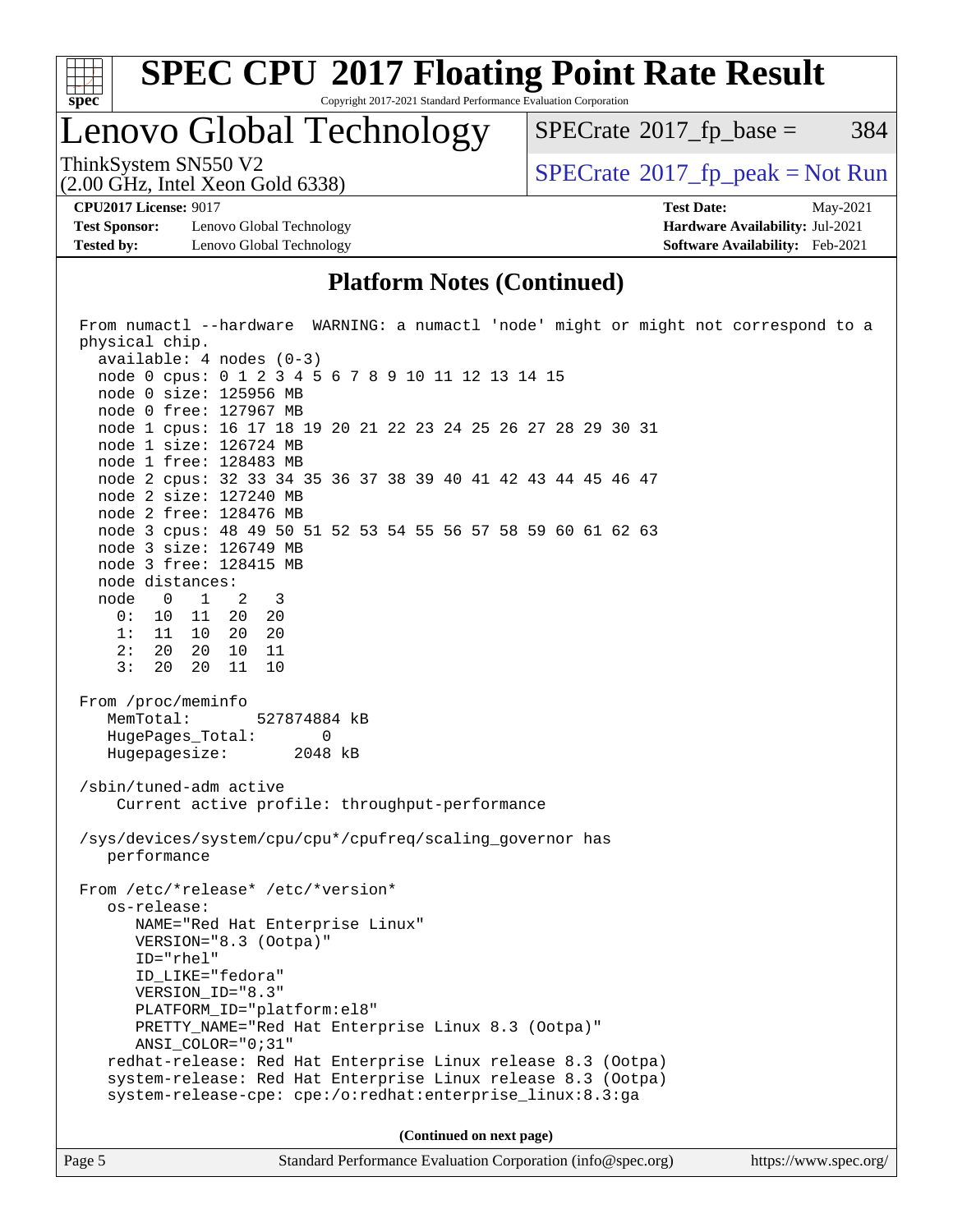| S<br>e<br>U |  |  |  |  |
|-------------|--|--|--|--|

# Lenovo Global Technology

 $SPECTate@2017<sub>fr</sub> base = 384$ 

(2.00 GHz, Intel Xeon Gold 6338)

ThinkSystem SN550 V2<br>  $\begin{array}{c} \text{SPECrate} \textcircled{2017} \text{ fp\_peak} = \text{Not Run} \end{array}$  $\begin{array}{c} \text{SPECrate} \textcircled{2017} \text{ fp\_peak} = \text{Not Run} \end{array}$  $\begin{array}{c} \text{SPECrate} \textcircled{2017} \text{ fp\_peak} = \text{Not Run} \end{array}$ 

**[Test Sponsor:](http://www.spec.org/auto/cpu2017/Docs/result-fields.html#TestSponsor)** Lenovo Global Technology **[Hardware Availability:](http://www.spec.org/auto/cpu2017/Docs/result-fields.html#HardwareAvailability)** Jul-2021 **[Tested by:](http://www.spec.org/auto/cpu2017/Docs/result-fields.html#Testedby)** Lenovo Global Technology **[Software Availability:](http://www.spec.org/auto/cpu2017/Docs/result-fields.html#SoftwareAvailability)** Feb-2021

**[CPU2017 License:](http://www.spec.org/auto/cpu2017/Docs/result-fields.html#CPU2017License)** 9017 **[Test Date:](http://www.spec.org/auto/cpu2017/Docs/result-fields.html#TestDate)** May-2021

### **[Platform Notes \(Continued\)](http://www.spec.org/auto/cpu2017/Docs/result-fields.html#PlatformNotes)**

Page 6 Standard Performance Evaluation Corporation [\(info@spec.org\)](mailto:info@spec.org) <https://www.spec.org/> uname -a: Linux localhost.localdomain 4.18.0-240.el8.x86\_64 #1 SMP Wed Sep 23 05:13:10 EDT 2020 x86\_64 x86\_64 x86\_64 GNU/Linux Kernel self-reported vulnerability status: CVE-2018-12207 (iTLB Multihit): Not affected CVE-2018-3620 (L1 Terminal Fault): Not affected Microarchitectural Data Sampling: Not affected CVE-2017-5754 (Meltdown): Not affected CVE-2018-3639 (Speculative Store Bypass): Mitigation: Speculative Store Bypass disabled via prctl and seccomp CVE-2017-5753 (Spectre variant 1): Mitigation: usercopy/swapgs barriers and \_\_user pointer sanitization CVE-2017-5715 (Spectre variant 2): Mitigation: Enhanced IBRS, IBPB: conditional, RSB filling CVE-2020-0543 (Special Register Buffer Data Sampling): Not affected CVE-2019-11135 (TSX Asynchronous Abort): Not affected run-level 3 May 13 22:00 SPEC is set to: /home/cpu2017-1.1.5-ic2021.1-revB Filesystem Type Size Used Avail Use% Mounted on /dev/sda4 xfs 818G 96G 723G 12% /home From /sys/devices/virtual/dmi/id Vendor: Lenovo Product: ThinkSystem SN550 V2 Product Family: ThinkSystem Serial: 1234567890 Additional information from dmidecode follows. WARNING: Use caution when you interpret this section. The 'dmidecode' program reads system data which is "intended to allow hardware to be accurately determined", but the intent may not be met, as there are frequent changes to hardware, firmware, and the "DMTF SMBIOS" standard. Memory: 16x Samsung M393A4G43AB3-CWE 32 GB 2 rank 3200 BIOS: BIOS Vendor: Lenovo BIOS Version: U8E109PT1-1.01 BIOS Date: 04/28/2021 BIOS Revision: 1.1 Firmware Revision: 1.40 **(Continued on next page)**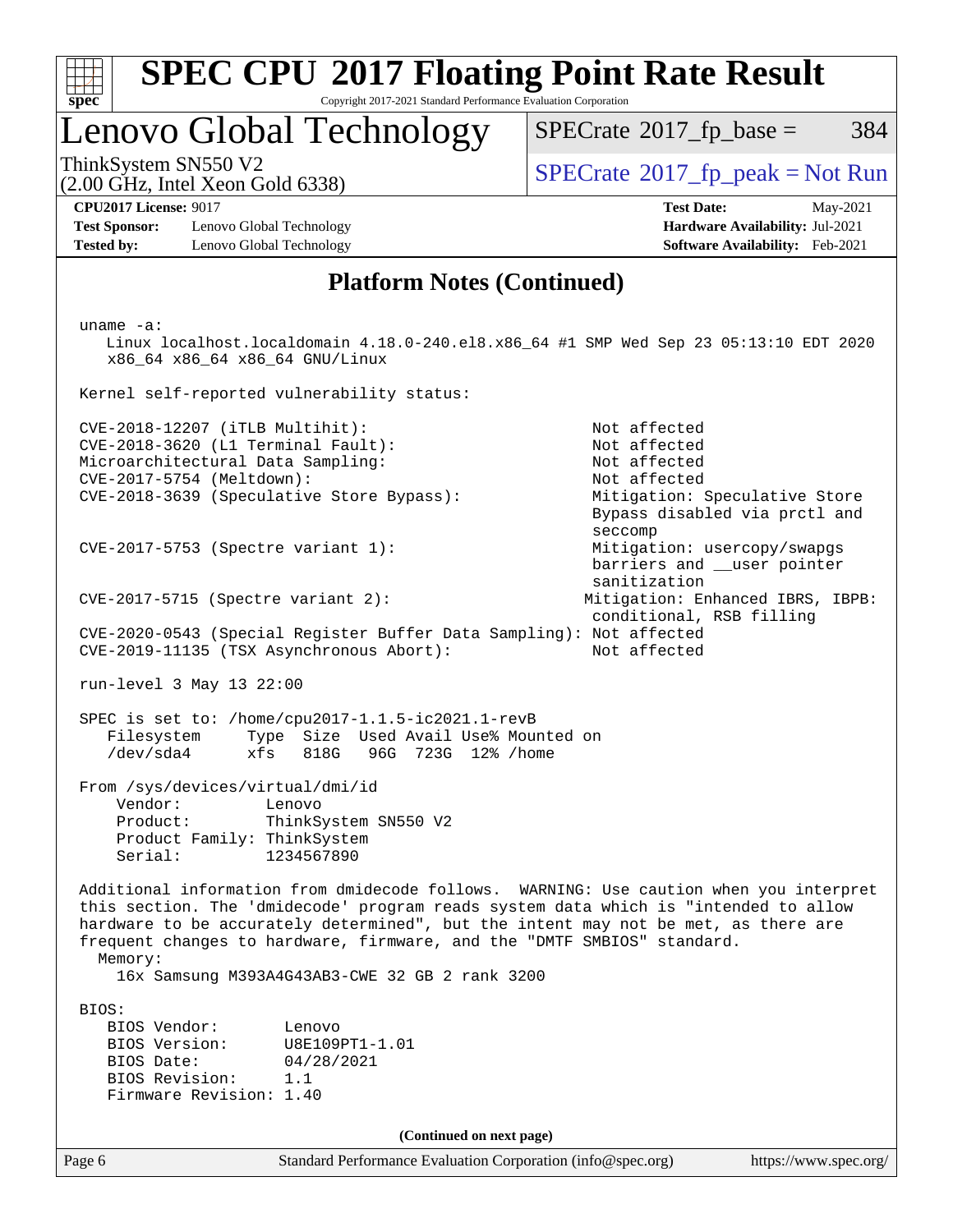

# **[SPEC CPU](http://www.spec.org/auto/cpu2017/Docs/result-fields.html#SPECCPU2017FloatingPointRateResult)[2017 Floating Point Rate Result](http://www.spec.org/auto/cpu2017/Docs/result-fields.html#SPECCPU2017FloatingPointRateResult)**

Copyright 2017-2021 Standard Performance Evaluation Corporation

# Lenovo Global Technology

 $SPECTate@2017_fp\_base = 384$ 

(2.00 GHz, Intel Xeon Gold 6338)

ThinkSystem SN550 V2<br>  $(2.00 \text{ GHz})$  Intel Xeon Gold 6338)

**[Test Sponsor:](http://www.spec.org/auto/cpu2017/Docs/result-fields.html#TestSponsor)** Lenovo Global Technology **[Hardware Availability:](http://www.spec.org/auto/cpu2017/Docs/result-fields.html#HardwareAvailability)** Jul-2021 **[Tested by:](http://www.spec.org/auto/cpu2017/Docs/result-fields.html#Testedby)** Lenovo Global Technology **[Software Availability:](http://www.spec.org/auto/cpu2017/Docs/result-fields.html#SoftwareAvailability)** Feb-2021

**[CPU2017 License:](http://www.spec.org/auto/cpu2017/Docs/result-fields.html#CPU2017License)** 9017 **[Test Date:](http://www.spec.org/auto/cpu2017/Docs/result-fields.html#TestDate)** May-2021

### **[Platform Notes \(Continued\)](http://www.spec.org/auto/cpu2017/Docs/result-fields.html#PlatformNotes)**

(End of data from sysinfo program)

### **[Compiler Version Notes](http://www.spec.org/auto/cpu2017/Docs/result-fields.html#CompilerVersionNotes)**

| С      | 519.1bm_r(base) 538.imagick_r(base) 544.nab_r(base)                                                                                                                                                                                                                                                                                                                                                                                                                                                                                                                        |
|--------|----------------------------------------------------------------------------------------------------------------------------------------------------------------------------------------------------------------------------------------------------------------------------------------------------------------------------------------------------------------------------------------------------------------------------------------------------------------------------------------------------------------------------------------------------------------------------|
|        | Intel(R) oneAPI DPC++/C++ Compiler for applications running on Intel(R) $64$ ,<br>Version 2021.1 Build 20201113<br>Copyright (C) 1985-2020 Intel Corporation. All rights reserved.                                                                                                                                                                                                                                                                                                                                                                                         |
|        |                                                                                                                                                                                                                                                                                                                                                                                                                                                                                                                                                                            |
| $C++$  | 508.namd_r(base) 510.parest_r(base)                                                                                                                                                                                                                                                                                                                                                                                                                                                                                                                                        |
|        | Intel(R) oneAPI DPC++/C++ Compiler for applications running on Intel(R) $64$ ,<br>Version 2021.1 Build 20201113<br>Copyright (C) 1985-2020 Intel Corporation. All rights reserved.                                                                                                                                                                                                                                                                                                                                                                                         |
|        |                                                                                                                                                                                                                                                                                                                                                                                                                                                                                                                                                                            |
| C++, C | $ $ 511.povray_r(base) 526.blender_r(base)                                                                                                                                                                                                                                                                                                                                                                                                                                                                                                                                 |
|        | Intel(R) oneAPI DPC++/C++ Compiler for applications running on Intel(R) $64$ ,<br>Version 2021.1 Build 20201113<br>Copyright (C) 1985-2020 Intel Corporation. All rights reserved.<br>Intel(R) oneAPI DPC++/C++ Compiler for applications running on Intel(R) $64$ ,<br>Version 2021.1 Build 20201113<br>Copyright (C) 1985-2020 Intel Corporation. All rights reserved.                                                                                                                                                                                                   |
|        | C++, C, Fortran   507.cactuBSSN_r(base)                                                                                                                                                                                                                                                                                                                                                                                                                                                                                                                                    |
|        | Intel(R) oneAPI DPC++/C++ Compiler for applications running on Intel(R) $64$ ,<br>Version 2021.1 Build 20201113<br>Copyright (C) 1985-2020 Intel Corporation. All rights reserved.<br>Intel(R) oneAPI DPC++/C++ Compiler for applications running on Intel(R) 64,<br>Version 2021.1 Build 20201113<br>Copyright (C) 1985-2020 Intel Corporation. All rights reserved.<br>Intel(R) Fortran Intel(R) 64 Compiler Classic for applications running on<br>Intel(R) 64, Version 2021.1 Build 20201112_000000<br>Copyright (C) 1985-2020 Intel Corporation. All rights reserved. |
|        |                                                                                                                                                                                                                                                                                                                                                                                                                                                                                                                                                                            |
|        | (Continued on next page)                                                                                                                                                                                                                                                                                                                                                                                                                                                                                                                                                   |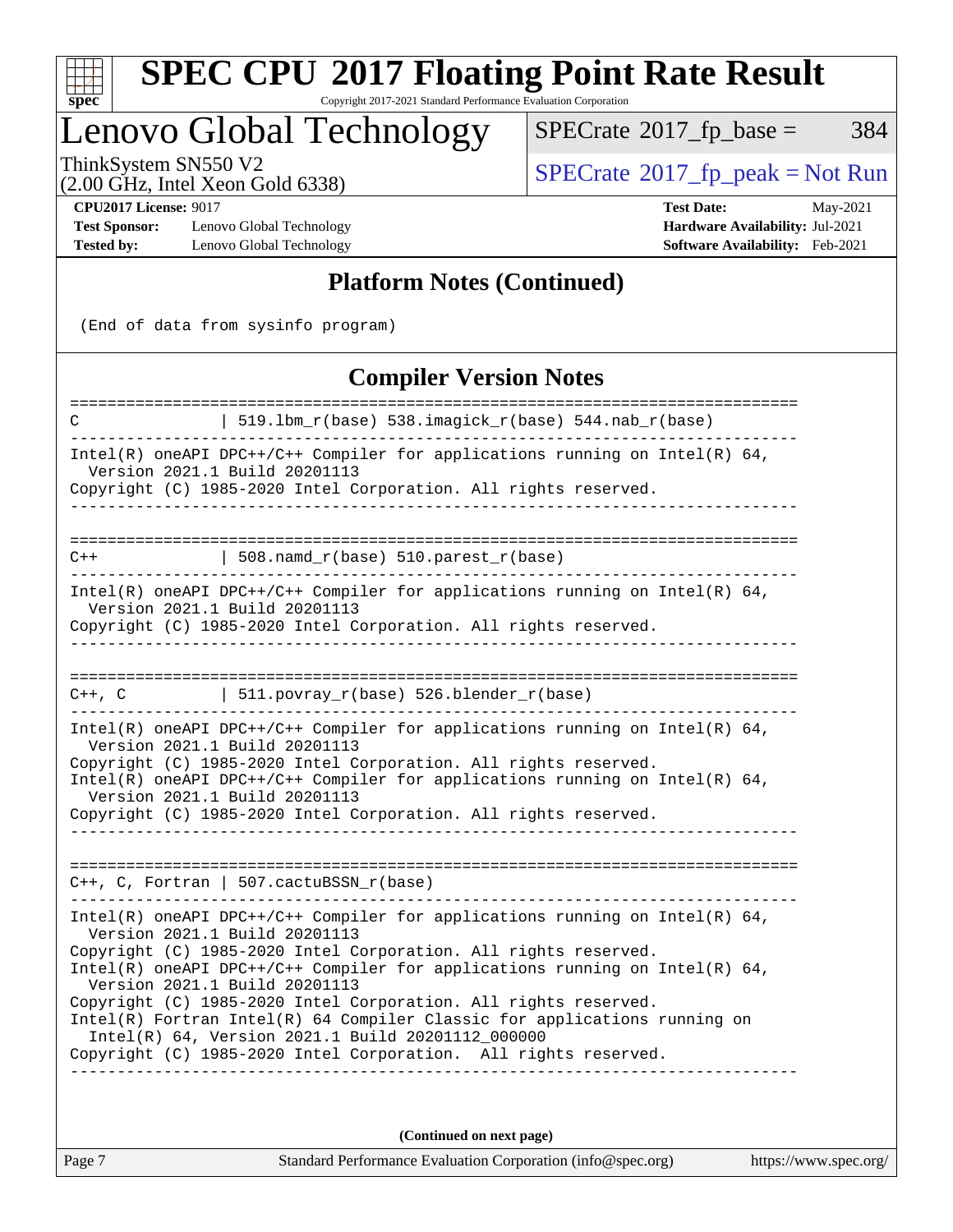

Lenovo Global Technology

 $SPECTate@2017_fp\_base = 384$ 

(2.00 GHz, Intel Xeon Gold 6338)

ThinkSystem SN550 V2<br>  $\begin{array}{c}\n\text{SPECrate} \textcirc 2017\_fp\_peak = Not Run \\
\text{SPECrate} \textcirc 2017\_fp\_peak = Not Run\n\end{array}$  $\begin{array}{c}\n\text{SPECrate} \textcirc 2017\_fp\_peak = Not Run \\
\text{SPECrate} \textcirc 2017\_fp\_peak = Not Run\n\end{array}$  $\begin{array}{c}\n\text{SPECrate} \textcirc 2017\_fp\_peak = Not Run \\
\text{SPECrate} \textcirc 2017\_fp\_peak = Not Run\n\end{array}$ 

**[Test Sponsor:](http://www.spec.org/auto/cpu2017/Docs/result-fields.html#TestSponsor)** Lenovo Global Technology **[Hardware Availability:](http://www.spec.org/auto/cpu2017/Docs/result-fields.html#HardwareAvailability)** Jul-2021 **[Tested by:](http://www.spec.org/auto/cpu2017/Docs/result-fields.html#Testedby)** Lenovo Global Technology **[Software Availability:](http://www.spec.org/auto/cpu2017/Docs/result-fields.html#SoftwareAvailability)** Feb-2021

**[CPU2017 License:](http://www.spec.org/auto/cpu2017/Docs/result-fields.html#CPU2017License)** 9017 **[Test Date:](http://www.spec.org/auto/cpu2017/Docs/result-fields.html#TestDate)** May-2021

### **[Compiler Version Notes \(Continued\)](http://www.spec.org/auto/cpu2017/Docs/result-fields.html#CompilerVersionNotes)**

| 503.bwaves_r(base) 549.fotonik3d_r(base) 554.roms_r(base)<br>Fortran                                                                                                                                                                                                                                                                                                                      |
|-------------------------------------------------------------------------------------------------------------------------------------------------------------------------------------------------------------------------------------------------------------------------------------------------------------------------------------------------------------------------------------------|
| $Intel(R)$ Fortran Intel(R) 64 Compiler Classic for applications running on<br>Intel(R) 64, Version 2021.1 Build 20201112 000000<br>Copyright (C) 1985-2020 Intel Corporation. All rights reserved.                                                                                                                                                                                       |
| 521.wrf $r(base)$ 527.cam4 $r(base)$<br>Fortran, C                                                                                                                                                                                                                                                                                                                                        |
| $Intel(R)$ Fortran Intel(R) 64 Compiler Classic for applications running on<br>Intel(R) 64, Version 2021.1 Build 20201112 000000<br>Copyright (C) 1985-2020 Intel Corporation. All rights reserved.<br>Intel(R) oneAPI DPC++/C++ Compiler for applications running on Intel(R) $64$ ,<br>Version 2021.1 Build 20201113<br>Copyright (C) 1985-2020 Intel Corporation. All rights reserved. |

**[Base Compiler Invocation](http://www.spec.org/auto/cpu2017/Docs/result-fields.html#BaseCompilerInvocation)**

[C benchmarks](http://www.spec.org/auto/cpu2017/Docs/result-fields.html#Cbenchmarks): [icx](http://www.spec.org/cpu2017/results/res2021q2/cpu2017-20210524-26636.flags.html#user_CCbase_intel_icx_fe2d28d19ae2a5db7c42fe0f2a2aed77cb715edd4aeb23434404a8be6683fe239869bb6ca8154ca98265c2e3b9226a719a0efe2953a4a7018c379b7010ccf087)

[C++ benchmarks:](http://www.spec.org/auto/cpu2017/Docs/result-fields.html#CXXbenchmarks) [icpx](http://www.spec.org/cpu2017/results/res2021q2/cpu2017-20210524-26636.flags.html#user_CXXbase_intel_icpx_1e918ed14c436bf4b9b7c8bcdd51d4539fc71b3df010bd1e9f8732d9c34c2b2914e48204a846820f3c0ebb4095dea797a5c30b458ac0b6dffac65d78f781f5ca)

[Fortran benchmarks](http://www.spec.org/auto/cpu2017/Docs/result-fields.html#Fortranbenchmarks): [ifort](http://www.spec.org/cpu2017/results/res2021q2/cpu2017-20210524-26636.flags.html#user_FCbase_intel_ifort_8111460550e3ca792625aed983ce982f94888b8b503583aa7ba2b8303487b4d8a21a13e7191a45c5fd58ff318f48f9492884d4413fa793fd88dd292cad7027ca)

[Benchmarks using both Fortran and C](http://www.spec.org/auto/cpu2017/Docs/result-fields.html#BenchmarksusingbothFortranandC): [ifort](http://www.spec.org/cpu2017/results/res2021q2/cpu2017-20210524-26636.flags.html#user_CC_FCbase_intel_ifort_8111460550e3ca792625aed983ce982f94888b8b503583aa7ba2b8303487b4d8a21a13e7191a45c5fd58ff318f48f9492884d4413fa793fd88dd292cad7027ca) [icx](http://www.spec.org/cpu2017/results/res2021q2/cpu2017-20210524-26636.flags.html#user_CC_FCbase_intel_icx_fe2d28d19ae2a5db7c42fe0f2a2aed77cb715edd4aeb23434404a8be6683fe239869bb6ca8154ca98265c2e3b9226a719a0efe2953a4a7018c379b7010ccf087)

[Benchmarks using both C and C++](http://www.spec.org/auto/cpu2017/Docs/result-fields.html#BenchmarksusingbothCandCXX): [icpx](http://www.spec.org/cpu2017/results/res2021q2/cpu2017-20210524-26636.flags.html#user_CC_CXXbase_intel_icpx_1e918ed14c436bf4b9b7c8bcdd51d4539fc71b3df010bd1e9f8732d9c34c2b2914e48204a846820f3c0ebb4095dea797a5c30b458ac0b6dffac65d78f781f5ca) [icx](http://www.spec.org/cpu2017/results/res2021q2/cpu2017-20210524-26636.flags.html#user_CC_CXXbase_intel_icx_fe2d28d19ae2a5db7c42fe0f2a2aed77cb715edd4aeb23434404a8be6683fe239869bb6ca8154ca98265c2e3b9226a719a0efe2953a4a7018c379b7010ccf087)

[Benchmarks using Fortran, C, and C++:](http://www.spec.org/auto/cpu2017/Docs/result-fields.html#BenchmarksusingFortranCandCXX) [icpx](http://www.spec.org/cpu2017/results/res2021q2/cpu2017-20210524-26636.flags.html#user_CC_CXX_FCbase_intel_icpx_1e918ed14c436bf4b9b7c8bcdd51d4539fc71b3df010bd1e9f8732d9c34c2b2914e48204a846820f3c0ebb4095dea797a5c30b458ac0b6dffac65d78f781f5ca) [icx](http://www.spec.org/cpu2017/results/res2021q2/cpu2017-20210524-26636.flags.html#user_CC_CXX_FCbase_intel_icx_fe2d28d19ae2a5db7c42fe0f2a2aed77cb715edd4aeb23434404a8be6683fe239869bb6ca8154ca98265c2e3b9226a719a0efe2953a4a7018c379b7010ccf087) [ifort](http://www.spec.org/cpu2017/results/res2021q2/cpu2017-20210524-26636.flags.html#user_CC_CXX_FCbase_intel_ifort_8111460550e3ca792625aed983ce982f94888b8b503583aa7ba2b8303487b4d8a21a13e7191a45c5fd58ff318f48f9492884d4413fa793fd88dd292cad7027ca)

### **[Base Portability Flags](http://www.spec.org/auto/cpu2017/Docs/result-fields.html#BasePortabilityFlags)**

 503.bwaves\_r: [-DSPEC\\_LP64](http://www.spec.org/cpu2017/results/res2021q2/cpu2017-20210524-26636.flags.html#suite_basePORTABILITY503_bwaves_r_DSPEC_LP64) 507.cactuBSSN\_r: [-DSPEC\\_LP64](http://www.spec.org/cpu2017/results/res2021q2/cpu2017-20210524-26636.flags.html#suite_basePORTABILITY507_cactuBSSN_r_DSPEC_LP64)

**(Continued on next page)**

Page 8 Standard Performance Evaluation Corporation [\(info@spec.org\)](mailto:info@spec.org) <https://www.spec.org/>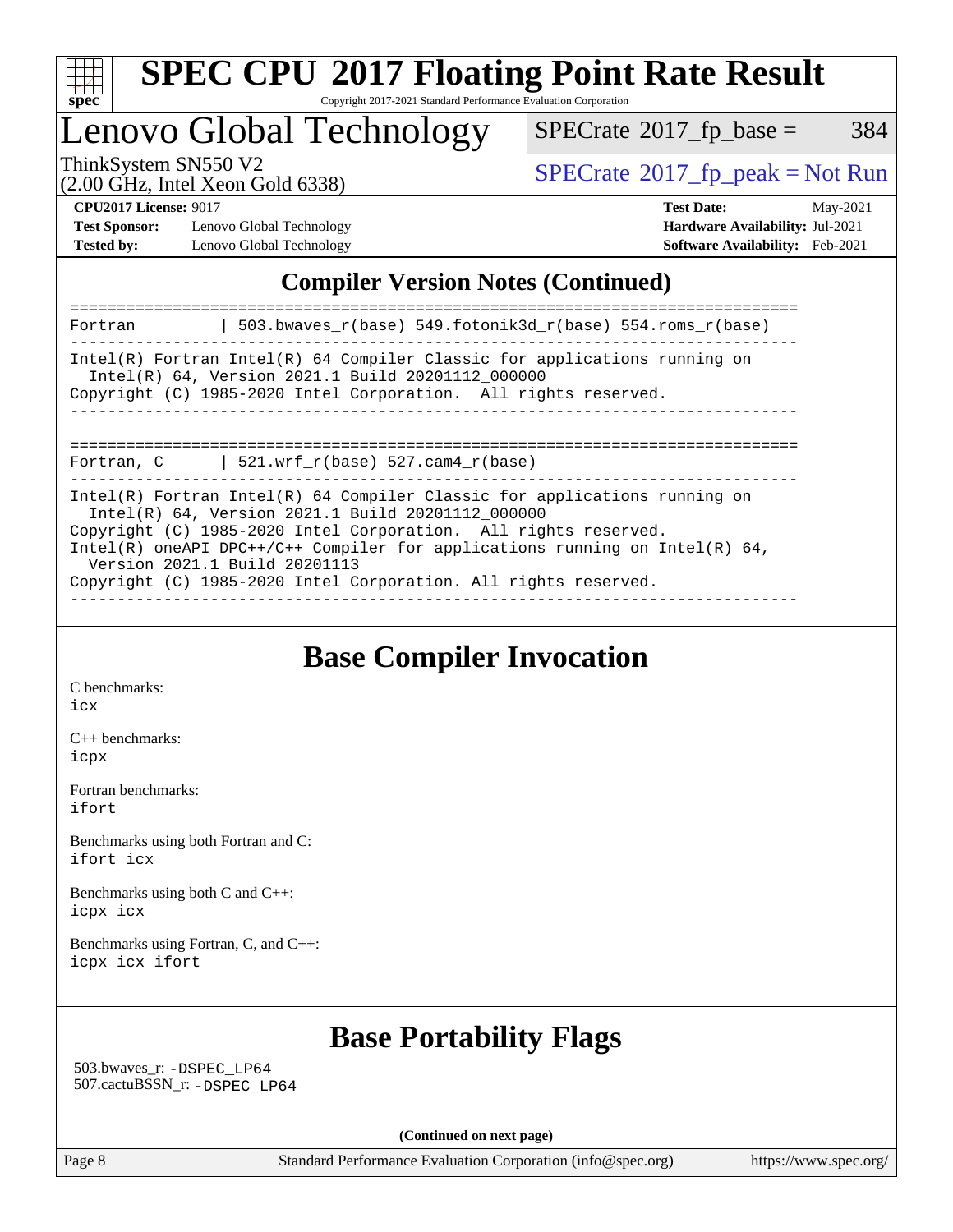

# Lenovo Global Technology

 $SPECTate@2017<sub>fr</sub> base = 384$ 

(2.00 GHz, Intel Xeon Gold 6338)

ThinkSystem SN550 V2<br>  $\begin{array}{c} \text{SPECrate} \textcircled{2017} \text{ fp\_peak} = \text{Not Run} \end{array}$  $\begin{array}{c} \text{SPECrate} \textcircled{2017} \text{ fp\_peak} = \text{Not Run} \end{array}$  $\begin{array}{c} \text{SPECrate} \textcircled{2017} \text{ fp\_peak} = \text{Not Run} \end{array}$ 

**[Test Sponsor:](http://www.spec.org/auto/cpu2017/Docs/result-fields.html#TestSponsor)** Lenovo Global Technology **[Hardware Availability:](http://www.spec.org/auto/cpu2017/Docs/result-fields.html#HardwareAvailability)** Jul-2021 **[Tested by:](http://www.spec.org/auto/cpu2017/Docs/result-fields.html#Testedby)** Lenovo Global Technology **[Software Availability:](http://www.spec.org/auto/cpu2017/Docs/result-fields.html#SoftwareAvailability)** Feb-2021

**[CPU2017 License:](http://www.spec.org/auto/cpu2017/Docs/result-fields.html#CPU2017License)** 9017 **[Test Date:](http://www.spec.org/auto/cpu2017/Docs/result-fields.html#TestDate)** May-2021

# **[Base Portability Flags \(Continued\)](http://www.spec.org/auto/cpu2017/Docs/result-fields.html#BasePortabilityFlags)**

 508.namd\_r: [-DSPEC\\_LP64](http://www.spec.org/cpu2017/results/res2021q2/cpu2017-20210524-26636.flags.html#suite_basePORTABILITY508_namd_r_DSPEC_LP64) 510.parest\_r: [-DSPEC\\_LP64](http://www.spec.org/cpu2017/results/res2021q2/cpu2017-20210524-26636.flags.html#suite_basePORTABILITY510_parest_r_DSPEC_LP64) 511.povray\_r: [-DSPEC\\_LP64](http://www.spec.org/cpu2017/results/res2021q2/cpu2017-20210524-26636.flags.html#suite_basePORTABILITY511_povray_r_DSPEC_LP64) 519.lbm\_r: [-DSPEC\\_LP64](http://www.spec.org/cpu2017/results/res2021q2/cpu2017-20210524-26636.flags.html#suite_basePORTABILITY519_lbm_r_DSPEC_LP64) 521.wrf\_r: [-DSPEC\\_LP64](http://www.spec.org/cpu2017/results/res2021q2/cpu2017-20210524-26636.flags.html#suite_basePORTABILITY521_wrf_r_DSPEC_LP64) [-DSPEC\\_CASE\\_FLAG](http://www.spec.org/cpu2017/results/res2021q2/cpu2017-20210524-26636.flags.html#b521.wrf_r_baseCPORTABILITY_DSPEC_CASE_FLAG) [-convert big\\_endian](http://www.spec.org/cpu2017/results/res2021q2/cpu2017-20210524-26636.flags.html#user_baseFPORTABILITY521_wrf_r_convert_big_endian_c3194028bc08c63ac5d04de18c48ce6d347e4e562e8892b8bdbdc0214820426deb8554edfa529a3fb25a586e65a3d812c835984020483e7e73212c4d31a38223) 526.blender\_r: [-DSPEC\\_LP64](http://www.spec.org/cpu2017/results/res2021q2/cpu2017-20210524-26636.flags.html#suite_basePORTABILITY526_blender_r_DSPEC_LP64) [-DSPEC\\_LINUX](http://www.spec.org/cpu2017/results/res2021q2/cpu2017-20210524-26636.flags.html#b526.blender_r_baseCPORTABILITY_DSPEC_LINUX) [-funsigned-char](http://www.spec.org/cpu2017/results/res2021q2/cpu2017-20210524-26636.flags.html#user_baseCPORTABILITY526_blender_r_force_uchar_40c60f00ab013830e2dd6774aeded3ff59883ba5a1fc5fc14077f794d777847726e2a5858cbc7672e36e1b067e7e5c1d9a74f7176df07886a243d7cc18edfe67) 527.cam4\_r: [-DSPEC\\_LP64](http://www.spec.org/cpu2017/results/res2021q2/cpu2017-20210524-26636.flags.html#suite_basePORTABILITY527_cam4_r_DSPEC_LP64) [-DSPEC\\_CASE\\_FLAG](http://www.spec.org/cpu2017/results/res2021q2/cpu2017-20210524-26636.flags.html#b527.cam4_r_baseCPORTABILITY_DSPEC_CASE_FLAG) 538.imagick\_r: [-DSPEC\\_LP64](http://www.spec.org/cpu2017/results/res2021q2/cpu2017-20210524-26636.flags.html#suite_basePORTABILITY538_imagick_r_DSPEC_LP64) 544.nab\_r: [-DSPEC\\_LP64](http://www.spec.org/cpu2017/results/res2021q2/cpu2017-20210524-26636.flags.html#suite_basePORTABILITY544_nab_r_DSPEC_LP64) 549.fotonik3d\_r: [-DSPEC\\_LP64](http://www.spec.org/cpu2017/results/res2021q2/cpu2017-20210524-26636.flags.html#suite_basePORTABILITY549_fotonik3d_r_DSPEC_LP64) 554.roms\_r: [-DSPEC\\_LP64](http://www.spec.org/cpu2017/results/res2021q2/cpu2017-20210524-26636.flags.html#suite_basePORTABILITY554_roms_r_DSPEC_LP64)

### **[Base Optimization Flags](http://www.spec.org/auto/cpu2017/Docs/result-fields.html#BaseOptimizationFlags)**

[C benchmarks](http://www.spec.org/auto/cpu2017/Docs/result-fields.html#Cbenchmarks):

```
-w -std=c11 -m64 -Wl,-z,muldefs -xCORE-AVX512 -Ofast -ffast-math
-flto -mfpmath=sse -funroll-loops -qopt-mem-layout-trans=4
-mbranches-within-32B-boundaries -ljemalloc
-L/usr/local/jemalloc64-5.0.1/lib
```
[C++ benchmarks:](http://www.spec.org/auto/cpu2017/Docs/result-fields.html#CXXbenchmarks)

```
-w -m64 -Wl,-z,muldefs -xCORE-AVX512 -Ofast -ffast-math -flto
-mfpmath=sse -funroll-loops -qopt-mem-layout-trans=4
-mbranches-within-32B-boundaries -ljemalloc
-L/usr/local/jemalloc64-5.0.1/lib
```
[Fortran benchmarks](http://www.spec.org/auto/cpu2017/Docs/result-fields.html#Fortranbenchmarks):

```
-w -m64 -Wl,-z,muldefs -xCORE-AVX512 -O3 -ipo -no-prec-div
-qopt-prefetch -ffinite-math-only
-qopt-multiple-gather-scatter-by-shuffles -qopt-mem-layout-trans=4
-nostandard-realloc-lhs -align array32byte -auto
-mbranches-within-32B-boundaries -ljemalloc
-L/usr/local/jemalloc64-5.0.1/lib
```
[Benchmarks using both Fortran and C](http://www.spec.org/auto/cpu2017/Docs/result-fields.html#BenchmarksusingbothFortranandC):

```
-w -m64 -std=c11 -Wl,-z,muldefs -xCORE-AVX512 -Ofast -ffast-math
-flto -mfpmath=sse -funroll-loops -qopt-mem-layout-trans=4 -O3 -ipo
-no-prec-div -qopt-prefetch -ffinite-math-only
-qopt-multiple-gather-scatter-by-shuffles
-mbranches-within-32B-boundaries -nostandard-realloc-lhs
-align array32byte -auto -ljemalloc -L/usr/local/jemalloc64-5.0.1/lib
```
[Benchmarks using both C and C++](http://www.spec.org/auto/cpu2017/Docs/result-fields.html#BenchmarksusingbothCandCXX):

```
-w -m64 -std=c11 -Wl,-z,muldefs -xCORE-AVX512 -Ofast -ffast-math
```
**(Continued on next page)**

| Page 9 | Standard Performance Evaluation Corporation (info@spec.org) | https://www.spec.org/ |
|--------|-------------------------------------------------------------|-----------------------|